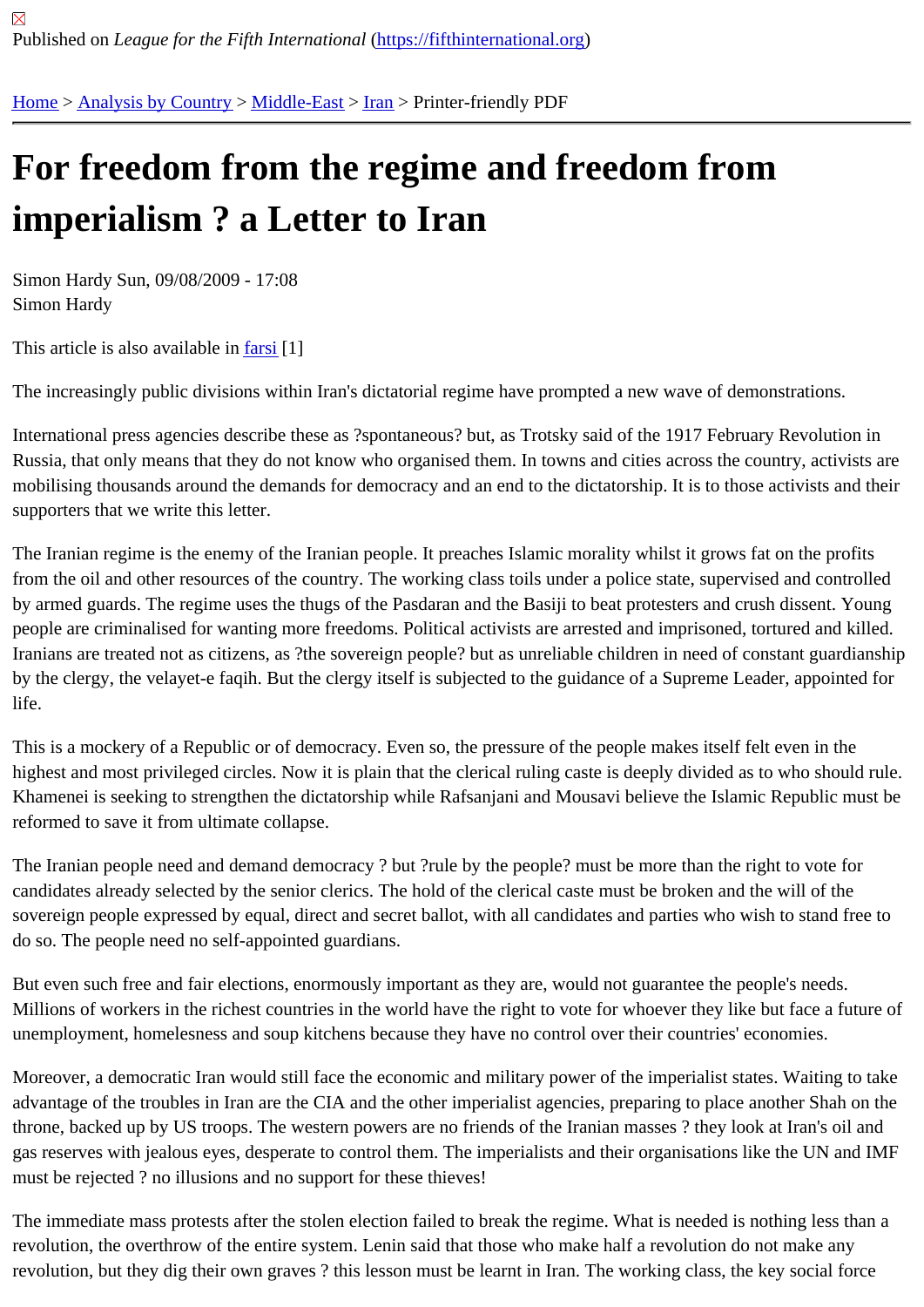that could overthrow the regime, the force that toppled the Shah, did not mobilise during the recent protests in an organised way. Why should they? If the demand of the movement is simply to allow Mousavi another chance at being elected ? what would the workers gain? They remember what he did to the socialists in the 1980s, he is no friend of the working people.

The pre-condition for success is independence from all wings of the regime; whatever the factional differences between the Khamenei/Ahmedinejad and the Rafsanjani/Mousavi cliques, both wish to preserve the clerical guardianship over the people, both stand for a capitalist Iran, both stand for privatisation of state assets. Heidari Kord-Zangeneh, Ahmadinejad's deputy finance minister and head of the Iran Privatisation Organisation, made a pre-election promise, ?If I am here for the next two years, between 80 and 90 percent of the government will be sold?. (Iran Daily, 2/12/08).

Only demands which activate the class struggle in Iran can hope to bring down the regime and end capitalism ? the system that exploits and impoverishes the great majority of Iranians but is supported by all wings of the regime.

The revolutionary struggle must certainly start from the fight for democracy, but must gather its strength by widening and deepening its support amongst wider layers, drawing the working class into the fight. This means also raising the most important demands of the workers over pay, working conditions, trade union rights, jobs. Using militant methods of class struggle; mass mobilisations, strikes, occupations, the working class can become the driving force of the struggle, the key fighter in the battle against the government.

These struggles will raise the question of who runs society? Who rules? Who has the power? At this point, a concerted and serious push for power by the working class can win over wavering sections of the middle classes, drawing in more of the rural poor and breaking a section of the army away as people see that a serious fight is on for the future of Iran. The question of the state forces can be resolved only in one way; the Iranian state must be smashed in the act of revolution.

The demand for a constituent assembly must be made popular across Iran. A general strike by workers to demand its convening would break the regime. Shoras should be built at every level from the local to the national to co-ordinate this fight. Only they can be trusted to bring about genuinely free elections to create an assembly that is genuinely representative of the majority. The task of the constituent assembly would be to totally rewrite the Iranian constitution. Within this process, workers and revolutionaries would fight for the abolition of capitalism and the creation of socialism.

The Shoras would form an excellent base from which to create such a government, one that is really democratic and responsive to the needs of the people. This would be nothing less than a revolution, placing the control of society in the hands of the workers, peasants and youth. A workers' and peasants' government, based on the Shoras and defended by workers' and peasants'millitia, must be created. Its economic aim should be the complete expropriation of industry, finance and transport from the hands of the Iranian ruling class and the democratic planning of the economy.

There is absolutely no doubt that workers, youth and peasants would have to fight to make this happen, no class ever gives up power voluntarily, without a fight. But a revolution in Iran against Islamic reaction and the misery of capitalism would also undoubtedly have powerful allies. It would set the whole region on fire, helping the masses to overthrow the treacherous regimes in countries like Egypt, Saudi Arabia and Jordan.

This goal may sound almost impossible ? but it is not. The start of the revolution is contained in the protests and demonstrations in Iran ? that is why the regime fears and hates the democracy movement so much. It is why Mousavi works behind the scenes to stop it from growing out of control.

What would be impossible would be for such a revolution to happen spontaneously. Those who want to see such a revolution have to organise themselves to intervene in the existing movement, to lead it in that direction. In other words, what is needed is a revolutionary party, conscious of its role and prepared to take the right action. This party must be built now ? otherwise the movement will falter, lose momentum and allow reaction to regain the initiative, all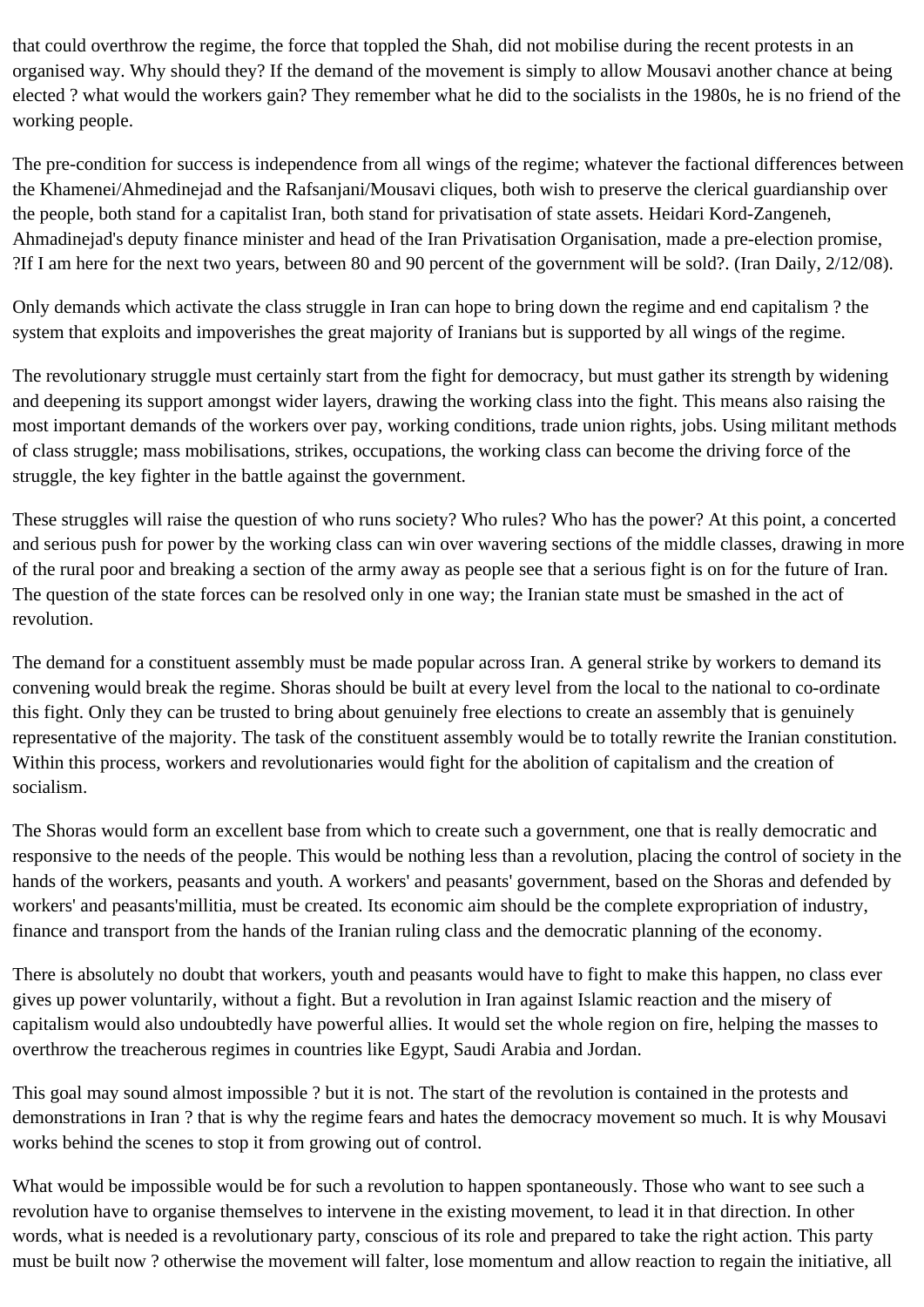that was gained will be lost.

Obviously in the current situation security is crucial. Covert meetings must be held across the country ? activists must organise and go to the working class with a programme of economic, democratic and revolutionary demands. A conference must be held and a revolutionary party organised ? without it no fundamental social change is possible. The alternative is that every decade a new generation of student activists will take to the streets, face the bullets and batons of the regime, and be defeated. An underground revolutionary party, prepared and built now, can change the balance of forces favourably towards the workers, peasants and radical youth.

We would propose as the key elements of such a party's action programme:

Neither Khamenei and Ahmadinejad nor Mousavi, Rafsanjani and Khatami!

The workers? and democracy movement must not fight for the interests of any faction of the ruling class. It must fight for its own democratic and social goals.

Free all political prisoners and trade union militants.

For the right to demontrate and assemble.

For freedom of the press and the electronic media

Dissolve the basij militia and bring to popular justice the muderers and torturers of the people.

Full trade union rights for all workers.

No to the privatisation of public enterprises! No to price liberalisations and cuts in food subsidies,

Build defence forces in every factory and place of struggle!

Full equality and emancipation for all women!

For free sexuality and an end to sexual oppression by the regime.

Establish shoras to co-ordinate the resistance against the regime.

For a nationwide general strike.

For a revolutionary constituent assembly.

Self determination for the national minorities in Iran.

For a massive programme of public works, paid for by taxing the rich, to give work to the unemployed, transform the slum conditions of millions in the major cities and bring modern servics to the coutryside.

Expropriation of the big landowners ? land to those who work on it.

Build a revolutionary party, as part of a revolutionary, fifth international .

For a workers? and peasants? government.

For international working class solidarity with the Iranian democracy movement

For protest actions in front of Iranian embassies! For material aid to the Iranian workers? movement! The international workers? movement must fight alongside the Iranian democracy movement against imperialist attempts to regain their influence in Iran as it was under the Shah! No new Western puppet! For unconditional solidarity with the Palestinian